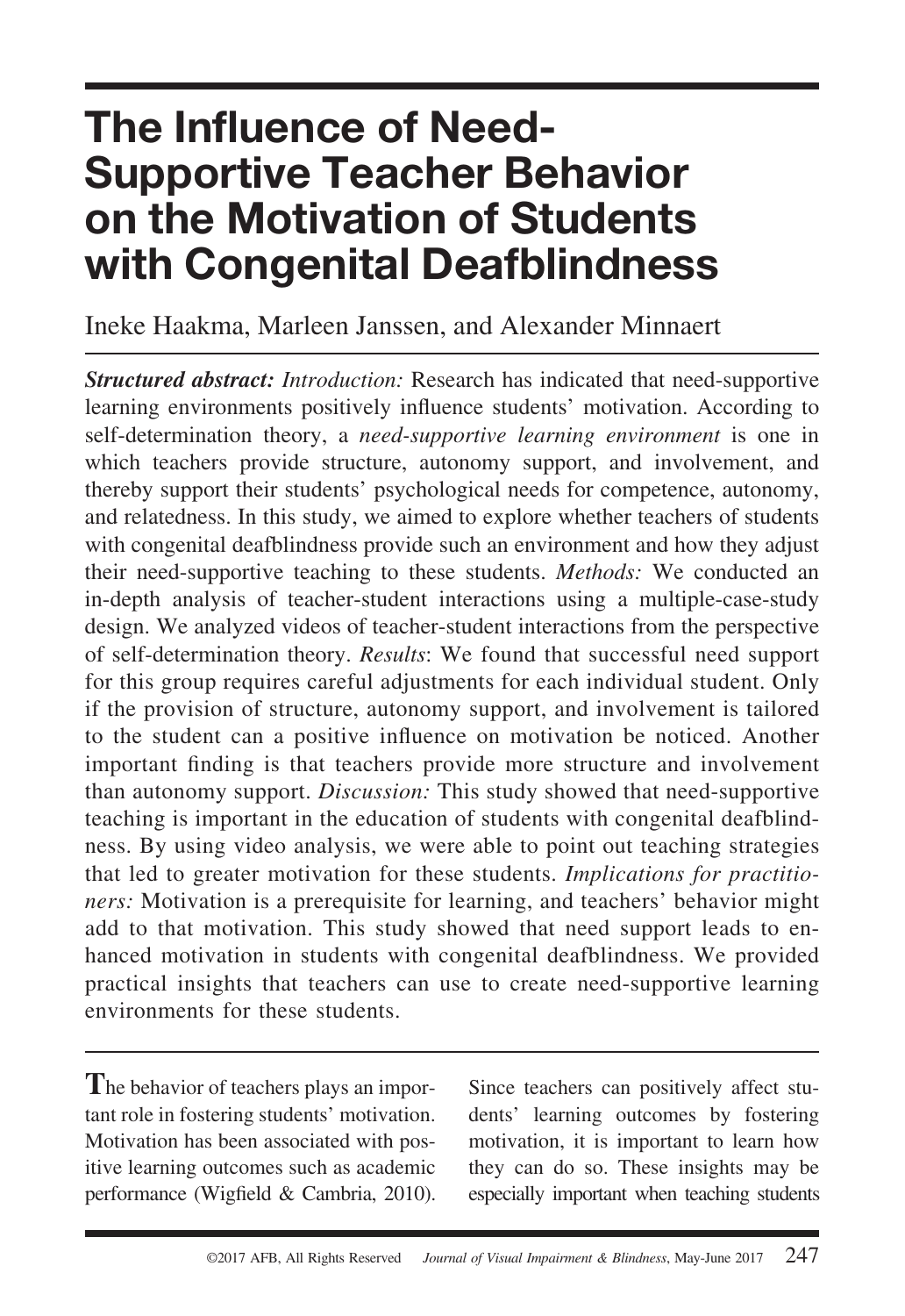with congenital deafblindness, who often encounter difficulties in the learning process because of their sensory, and often additional, impairments. This article describes in-depth case studies we undertook to explore the behavior that fosters motivation in students with congenital deafblindness.

We used self-determination theory (Deci & Ryan, 2000) to explore teachers' behavior. Self-determination theory provides an encompassing framework, part of which stresses the importance of basic psychological needs: competence, autonomy, and relatedness. It assumes that students are motivated when teachers support the fulfillment of these needs.

We chose to use this theory to study motivational processes in this target group for several reasons. First, it not only focuses on individuals, but also on interactions with their environments (Opdenakker & Minnaert, 2011). It addresses how social factors facilitate or undermine people's sense of volition and initiative. For children with deafblindness, the social context is extremely important. They need dependable others who can provide access to interesting things in the environment for exploration and further learning.

Second, self-determination theory has been applied in a variety of domains, including educational settings. Related research about students with special needs is scarce (Deci, Hodges, Pierson, & Tomassone, 1992), however, and we could find no research in which self-determination theory was applied in the education of students with sensory loss.

Third, self-determination theory states that the psychological needs for competence, autonomy, and relatedness are universal. It also provides examples of practical applicable strategies teachers can use to support students' needs. Therefore, self-determination theory might also provide strategies for teachers of students with congenital deafblindness.

# **Need-supportive teaching**

In need-supportive teaching, teachers use instructional behaviors that support students' basic psychological needs for competence, autonomy, and relatedness. Meeting students' needs positively influences their motivation and engagement in learning. *Competence* refers to the experience of behavior as effectively enacted (Niemiec & Ryan, 2009). Teachers can support this need by providing structure (such as clear expectations and guidance) (Jang, Reeve, & Deci, 2010). *Autonomy* refers to the experience of behavior as volitional, unforced, and self-endorsed (Niemiec & Ryan, 2009). Teachers can support this need by considering students' perspectives and providing meaningful rationales for learning activities, presenting relevant learning activities, providing optimal challenges, highlighting meaningful learning goals, and supporting students' unforced endorsement of classroom behaviors (Reeve, Jang, Carrell, Jeon, & Barch, 2004). *Relatedness* refers to the need to experience a sense of security, connectedness, or belonging. Teachers can support this need by showing interest, understanding, or affection, and by being available and responsive (Skinner & Belmont, 1993).

The opposite of engagement is disengagement. Its behavioral components include passivity, a lack of initiations, and giving up. Its emotional components include dejection, discouragement, and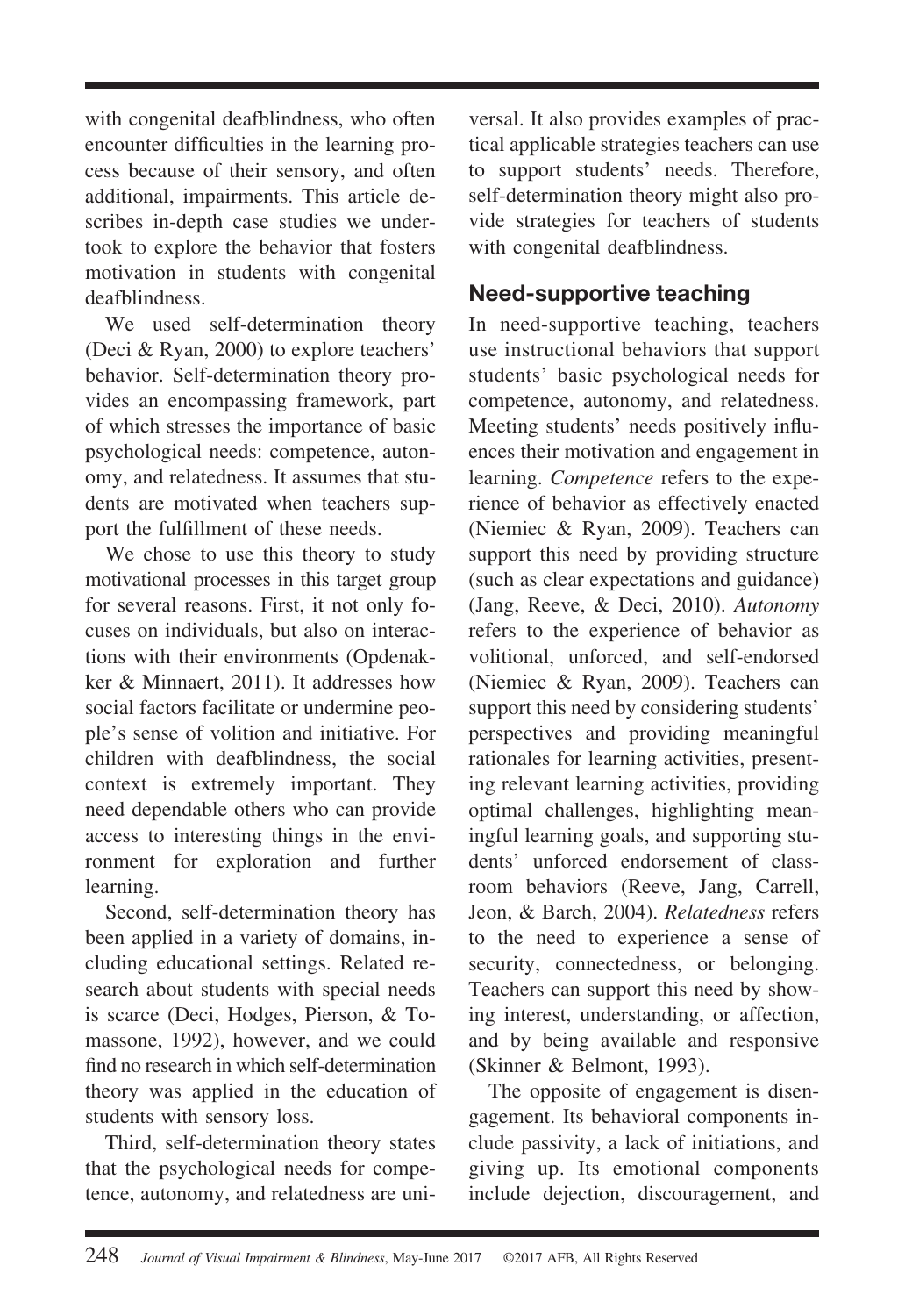apathy (Skinner, Furrer, Marchand, & Kindermann, 2008).

### **Students with congenital deafblindness**

Students with congenital deafblindness face many difficulties that might also affect their engagement in learning activities. The dual-sensory loss severely limits their opportunities to learn and to communicate with others (National Consortium on Deaf-Blindness, 2007). Moreover, they often demonstrate decreased responsiveness, joint attention, and mutual enjoyment in interaction with caregivers; self-stimulatory behavior; and a restrictive repertoire of preverbal communicative behaviors (Chen & Haney, 1995). These students may also only be aware of events that occur within their immediate physical proximity (Sall & Mar, 1999). Finally, these students, especially those who communicate through touch, often face barriers to interacting with their environments, which can lead to high levels of stress and difficulties in remaining focused (Hersch, 2013).

To overcome these difficulties, students rely upon the support of their teachers. Therefore, we expect need-supportive teaching to be especially important for students with deafblindness. Creating teacher-student interactions that support students' needs for competence, autonomy support, and involvement requires much sensitivity and skills from the teacher, and knowledge of the individual student. Unfortunately, research has shown that most teachers have difficulty with the competencies required to understand these children's experiences and emotions and connect with them in a meaningful way (Janssen, Riksen-Walraven, & Van Dijk, 2002).

This study aimed to provide a better understanding of how teachers motivate students with congenital deafblindness to complete learning tasks. The research question was: "How does teachers' needsupporting behavior influence the engagement of students with congenital deafblindness?" To answer this question, we conducted a detailed, in-depth analysis of teacher-student interaction using a multimethod design.

# **Methods**

#### **PARTICIPANTS**

Four teachers and their students with congenital deafblindness participated in the study presented here. We used a convenience sampling method to recruit participants from a school for students with deafblindness in the Netherlands. All the participating teachers volunteered to participate in the study. At this school, the education is highly individualized: one teacher works with one student most of the day.

This study conforms with the guidelines described in the World Medical Association's Declaration of Helsinki on Ethical Principles for Medical Research Involving Human Subjects. The teachers and parents of participating students signed consent forms.

Tables 1 and 2 describe the participants' characteristics. For privacy reasons, all their names were changed. Although we use the term "deafblindness," none of the students were totally deaf and totally blind. All the students had cognitive delays in addition to deafblindness.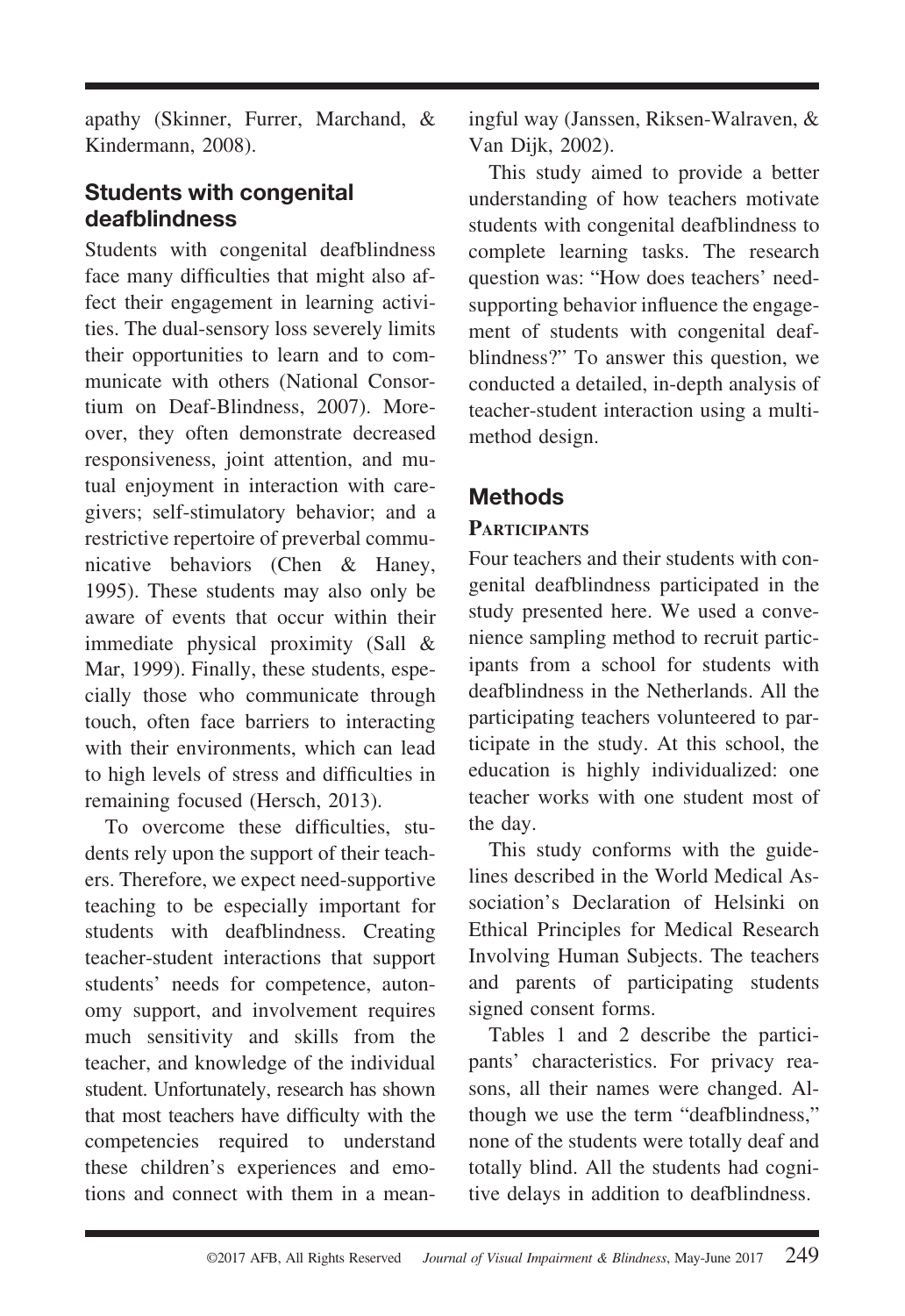| Participant | Characteristic                  | James <sup>S</sup> and Bruce <sup>T</sup> |                       |                               | Tanya <sup>S</sup> and Helen <sup>T</sup> Peter <sup>S</sup> and Betty <sup>T</sup> Diane <sup>S</sup> and Rachel <sup>T</sup> |
|-------------|---------------------------------|-------------------------------------------|-----------------------|-------------------------------|--------------------------------------------------------------------------------------------------------------------------------|
| Student     | Gender                          | Male                                      | Female                | Male                          | Female                                                                                                                         |
|             | Age                             | 12                                        | 15                    | 13                            | 17                                                                                                                             |
|             | Diagnosis                       | Zellweger Spectrum<br>syndrome            | CHARGE syndrome       | Cornelia de Lange<br>syndrome | <b>CHARGE</b> svndrome                                                                                                         |
|             | Visual impairment               | Mild (with glasses):<br>nystagmus         | Moderate:<br>coloboma | Moderate:<br>nystagmus        | Mild: coloboma                                                                                                                 |
|             | Hearing impairment              | Severe, Moderate<br>with hearing aid      | Moderate              | Moderate                      | Deaf. Moderate<br>with hearing aid                                                                                             |
| Teacher     | Gender                          | Male                                      | Female                | Female                        | Female                                                                                                                         |
|             | Age                             | 49                                        | 53                    | 49                            | 45                                                                                                                             |
|             | Years working at<br>this school | 23                                        | 29                    | 17                            | 12.5                                                                                                                           |
|             | Years teaching this<br>student  | 3                                         | 2                     |                               | 1.5                                                                                                                            |

#### *Table 1* **Characteristics of the participating teacher-student pairs.**

 $S = student$ ; T = teacher.

20 hours of video recordings of each "practice as usual" teaching practices to teacher-student pair over a two-month examine what actually happens in the teacher-student pair over a two-month period. The large-scale data collection classroom on a regular school day. To

**DATA COLLECTION** was part of a larger research project in A trained camera operator made 10 to which we aimed to record everyday<br>20 hours of video recordings of each "practice as usual" teaching practices to

*Table 2*

**Students' communication, social-emotional functioning, and adaptive skills.**

| Student | Student's method of<br>communication                                  | Teacher's method<br>of communication              | Social-emotional functioning                                                                                                                                                                                                                                          | Adaptive skills                                                                                                                                                           |
|---------|-----------------------------------------------------------------------|---------------------------------------------------|-----------------------------------------------------------------------------------------------------------------------------------------------------------------------------------------------------------------------------------------------------------------------|---------------------------------------------------------------------------------------------------------------------------------------------------------------------------|
| James   | Reaching, hand leading,<br>signing, short<br>sentences, and<br>sounds | Speech supported<br>with tactile sign<br>language | Makes contact, shows<br>displeasure by walking<br>away or pushing objects<br>away, or shows pleasure<br>or surprise by laughing or<br>making happy sounds                                                                                                             | Matches colors<br>and forms                                                                                                                                               |
| Tanya   | Spoken language<br>and signs                                          | Speech supported<br>with sign<br>language         | The quality of the relationship<br>with adults is best when<br>adults are predictable and<br>consistent: can have<br>sudden, intense mood<br>swings; expresses<br>discomfort by throwing<br>material, kicking objects,<br>screaming, and hitting<br>herself or others | Largely independent<br>in daily care tasks;<br>enjoys drawing,<br>cooking, and<br>moving; can make<br>own decisions; has<br>many ideas and<br>wants to take<br>initiative |
| Peter   | Hand leading,<br>approaching, looking,<br>sounds, and some<br>signs   | Verbal keywords<br>and short<br>sentences         | Enjoys interaction games;<br>shows displeasure by<br>crying, yelling, hitting<br>himself or others, biting,<br>or throwing objects away                                                                                                                               | Makes choices<br>by pulling objects<br>toward himself<br>or pushing them<br>away; can ask for<br>help by grabbing a<br>teacher's hands:<br>can match colors<br>and forms  |
| Diane   | Signs, sounds,<br>and pictures                                        | Speech supported<br>with tactile sign<br>language | Enjoys spending time with<br>others, can name emotions<br>in others and in herself                                                                                                                                                                                    | Matches categories<br>of animals, fruit.<br>form, colors;<br>understands<br>function of money<br>and time                                                                 |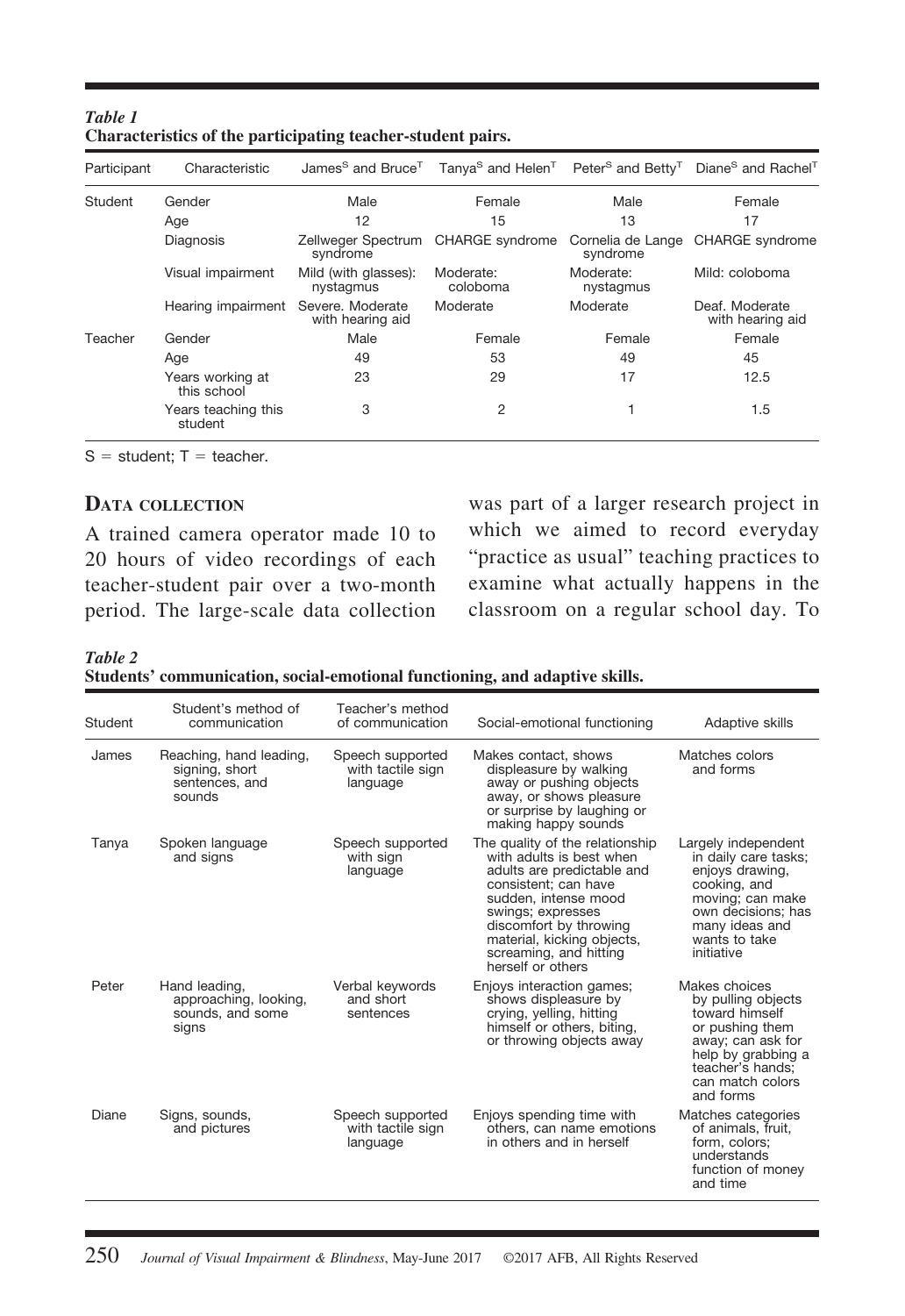ensure that the teachers would act the way that they would normally act without a camera operator present, teachers were instructed to follow their usual schedule of activities and act as they would normally.

#### **DATA SELECTION**

We chose to examine one activity for each teacher-student pair. This method gave us the opportunity to do a very detailed, thorough, and in-depth study of teacher-student interaction instead of analyzing a large dataset in a more global manner.

We applied the following selection criteria to each video. First, the teacher and student were both present and undertook a learning activity with which they were both familiar. To enhance ecological validity, we chose prototypical and representative videos of common situations. The filmed activity was part of their normal daily schedule and was chosen by the teacher. Moreover, we selected videos in which both the teacher's and student's behavior and communication were clearly visible all the time. For each pair, we randomly chose one video from all the videos that met these inclusion criteria.

To ensure the comparability of cases with respect to the amount of teacherstudent interactions, we selected 25 sequential teacher-student interactions for each pair, the maximum number of interactions for each of the pairs. An *interaction* refers to an action and a response: a teacher's action, followed by a student's response (or vice versa).

#### **DATA ANALYSIS**

A researcher who was not informed about the purpose of the study transcribed the

#### *Table 3* **Teacher codes.<sup>a</sup>**

| Dimension of<br>need support | Present (1)/<br>Absent (0) | Components                                                                                                                                |
|------------------------------|----------------------------|-------------------------------------------------------------------------------------------------------------------------------------------|
| Structure (S)                | 1/0                        | Provide clarity<br>Offer guidance<br>Provide support and<br>encouragement<br>Provide constructive,<br>informational<br>feedback           |
| Autonomy (A)                 | 1/0                        | Provide choice<br>Foster relevance<br>Show respect                                                                                        |
| Involvement (I)              | 1/0                        | Show affection<br><b>Express attunement</b><br>Dedicate resources<br>to the student<br>Be dependable and<br>available to offer<br>support |

a Based on a review of need-supportive teaching by Stroet, Opdenakker, & Minnaert (2013).

teachers' and students' behaviors and communications. Another researcher watched the videos, read the transcripts, and coded them using the coding form developed for this study. This second researcher was trained to fully understand all categories of the coding form. The training was based on steps described by Hartmann (1984) and included, among other things, learning the coding manual, practicing, and retraining. The researchers were given detailed information about each teacher, student, and setting.

The coding forms were based on analyses of many video recordings, student files, and literature about self-determination theory and deafblindness. There were separate coding forms for the behavior of teachers (see Table 3) and students (see Table 4). Teachers' behavior included provision of structure, autonomy support, and involvement. For each interaction, these need-supportive components were assessed as being present (1) or absent (0). For student behavior, we coded the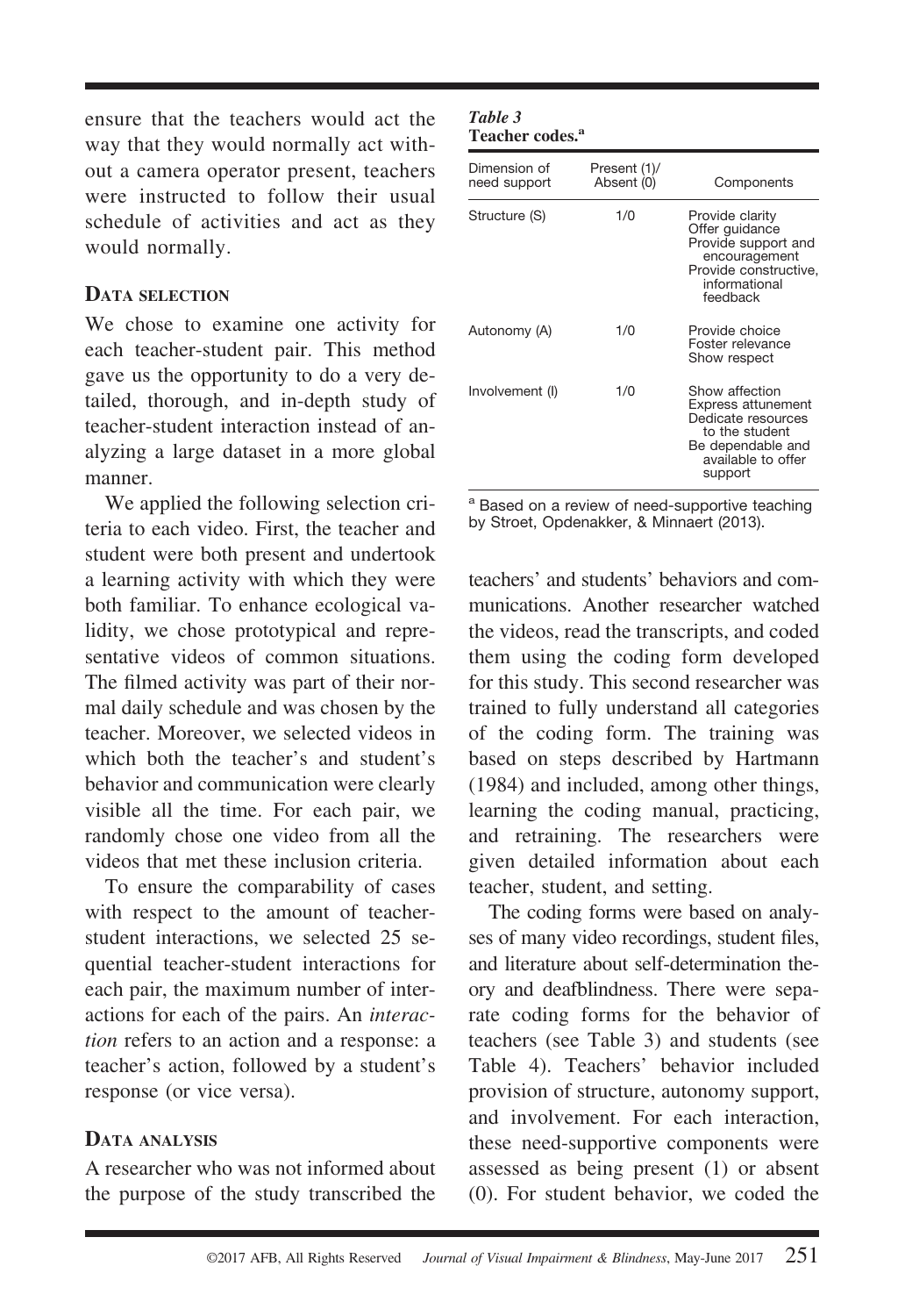|                     |                                                                                                                                                                                     |                                                                                                                                                                                                  | Disengaged                                                                                                                                                  |                                                                                                                                                                                                                                           | Engaged                                                                                                                      |
|---------------------|-------------------------------------------------------------------------------------------------------------------------------------------------------------------------------------|--------------------------------------------------------------------------------------------------------------------------------------------------------------------------------------------------|-------------------------------------------------------------------------------------------------------------------------------------------------------------|-------------------------------------------------------------------------------------------------------------------------------------------------------------------------------------------------------------------------------------------|------------------------------------------------------------------------------------------------------------------------------|
| Variable            | tive<br>Active negat<br>冚                                                                                                                                                           | Passive<br>₩                                                                                                                                                                                     | Neutral<br>E3                                                                                                                                               | Active positive<br>E4                                                                                                                                                                                                                     | E5<br>Flow <sup>a</sup>                                                                                                      |
| General description | Student actively expresses<br>a desire not to engage<br>in the activity: student<br>shows<br>frustration, or is<br>communicates,<br>distracted                                      | Student is passive<br>and inactive.                                                                                                                                                              | Student does what is being<br>disengaged but does not<br>seem to find the activity<br>asked, nothing more or<br>less. Student is not<br>interesting or fun. | Student takes self-initiated action,<br>enjoys the activity, and finds it<br>interesting. Student expresses<br>positive emotions.                                                                                                         | showing high levels<br>in the learning task.<br>Student is involved,<br>Student is absorbed<br>focused, and<br>of enjoyment. |
| <b>Behaviors</b>    | Stereotypical behavior <sup>d</sup><br>Restless <sup>d</sup><br>Mentally disengaged <sup>b</sup><br>Aggressive <sup>c</sup><br>Self-abusive <sup>c</sup><br>Distracted <sup>b</sup> | <b>Disinterested</b> <sup>b</sup><br><b>Nithdrawn</b> b<br>Inattentive <sup>b</sup><br>Bored <sup>b</sup><br>Apathetic <sup>d</sup><br>Helpless <sup>d</sup><br>nactive <sup>d</sup><br>Passiveb | Concentration <sup>b</sup><br>Attention <sup>b</sup>                                                                                                        | nitiating action <sup>b</sup><br>Approaching <sup>d</sup><br>Cooperative <sup>c</sup><br>nvolvement <sup>b</sup><br>Attempts <sup>b</sup><br>Focused <sup>d</sup><br>Exertion <sup>b</sup><br>nterest <sup>b</sup><br>Effort <sup>b</sup> | Persistenceb<br>Absorption <sup>b</sup><br>Exploring <sup>c</sup>                                                            |
| Emotions            | Sadness <sup>b</sup><br>Anxiety <sup>b</sup><br>Nervousness <sup>d</sup><br>Frustration <sup>b</sup><br>Anger <sup>b</sup>                                                          | Emotionlessness <sup>d</sup><br>Stoicism <sup>d</sup><br>Indifference <sup>d</sup><br>-ethargy <sup>d</sup>                                                                                      | Calmness <sup>d</sup>                                                                                                                                       | Enjoyment <sup>b</sup>                                                                                                                                                                                                                    | Enthusiasm <sup>b</sup><br>Satisfaction <sup>b</sup><br>Pride <sup>b</sup><br>Excitement <sup>e</sup>                        |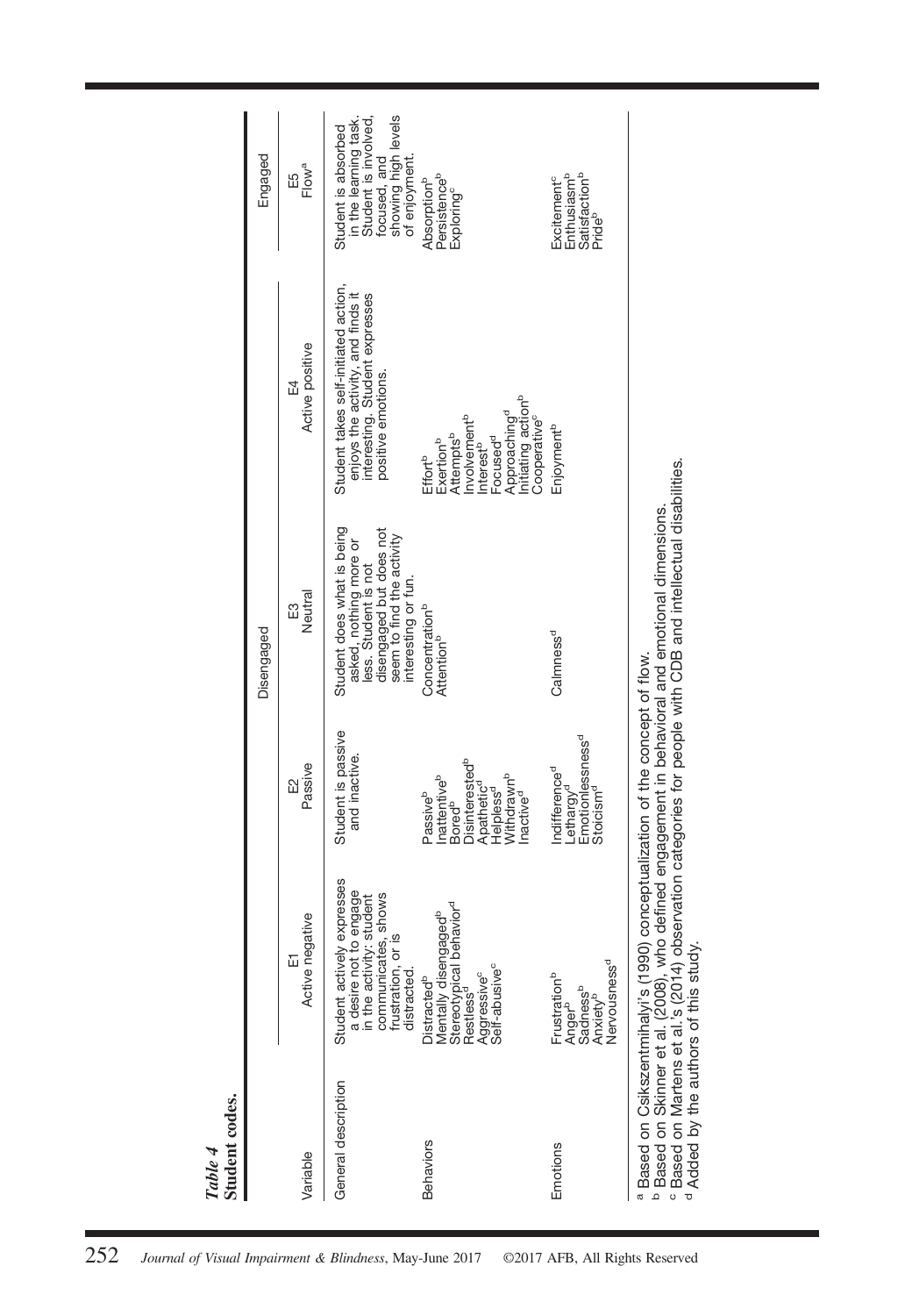

*Figure 1.* Interaction patterns of Bruce and James.

extent to which they were engaged during a learning task. In line with Skinner et al. (2008), we defined engagement in behavioral and emotional dimensions.

We developed a five-point scale ranging from active disengagement to flow, in which *flow* represents a state in which a student is absorbed in the learning task (totally involved, focused, and showing high levels of enjoyment; Csikszentmihalyi, 1990). The scale was based on analyses of many video recordings and student files. To adjust it for students with congenital deafblindness and intellectual disabilities, we added some deafblind-specific observational categories (see Table 4) described by Martens, Janssen, Ruijssenaars, Huisman, and Riksen-Walraven (2014). In the final coding, we merged behavioral and emotional components into one overall engagement code.

#### *Inter-rater reliability*

To assure reliability, a second researcher coded 25% of the material (see Barlow,

Nock, & Hersen, 2009). In line with Prain, McVilly, and Ramcharan (2012), we calculated Cohen's Kappa statistics for the teacher and student codes. The value of the Kappa statistic was 0.92 for the dimension structure, 0.92 for autonomy support, 0.97 for involvement, and 0.96 for engagement, which indicates a substantial to almost perfect agreement (Landis & Koch, 1977).

#### *Data interpretation*

We presented the results in figures and looked for patterns within and between teacher-student pairs (see Figures 1–4). In each figure, the x-axis indicates the sequential interactions between a pair over time. An interaction refers to a teacher's action, followed by a student's response. For example, the teacher asks a question (coded as need supporting or not) and the student answers (coded on a scale from disengaged to engaged). The x-axis presents the teacher's need support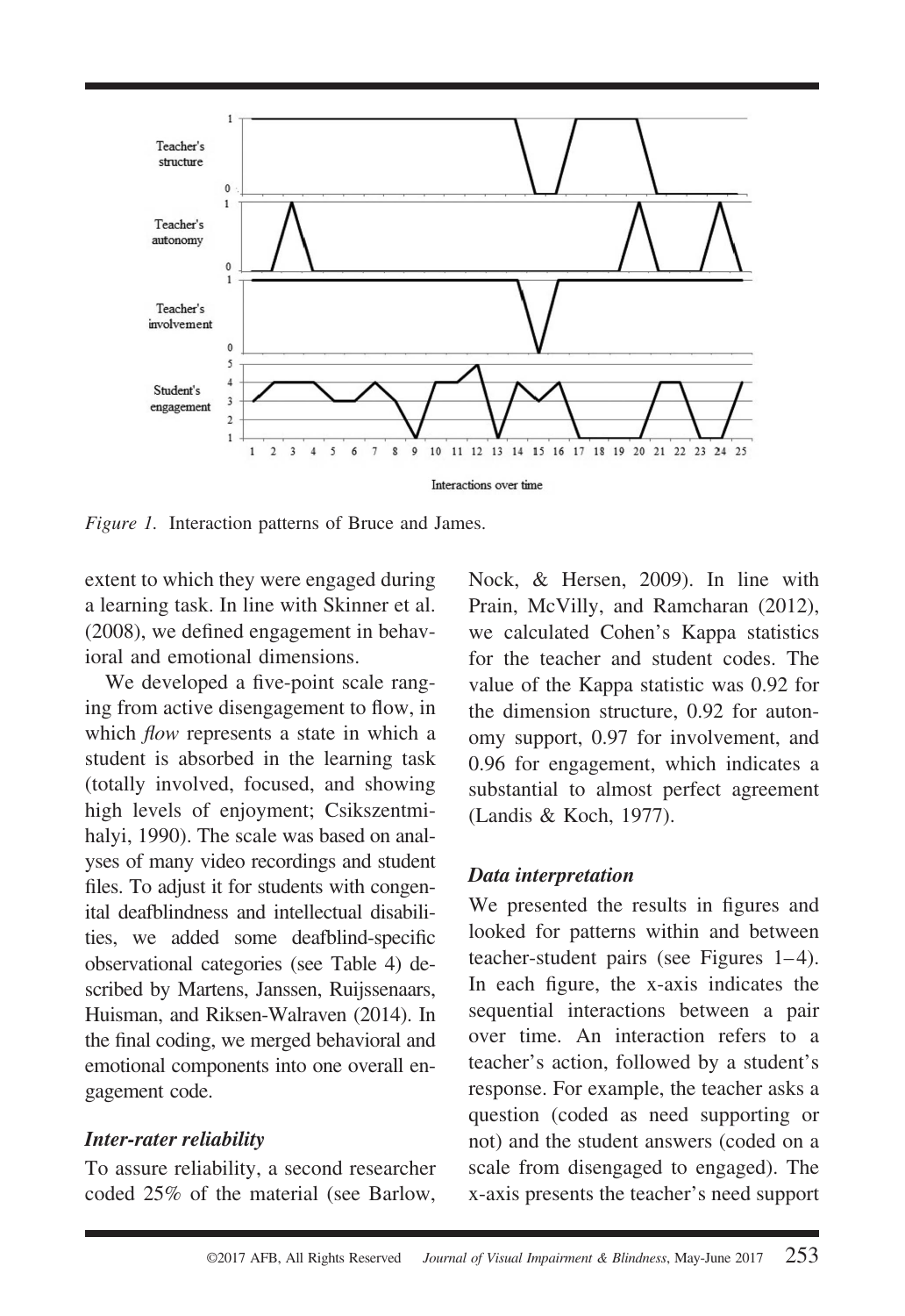

*Figure 2.* Interaction patterns of Helen and Tanya.

 $(1$  = present or  $0$  = absent) and the **Results** student's engagement (1 = disengaged to **BRUCE AND JAMES**  $5 =$  engaged). The findings were inter-<br>We made video recordings during physi-

preted by the researcher who coded the cal education class. Together with a few videos and by the first author. other teacher-student pairs, James com-



*Figure 3.* Interaction patterns of Betty and Peter.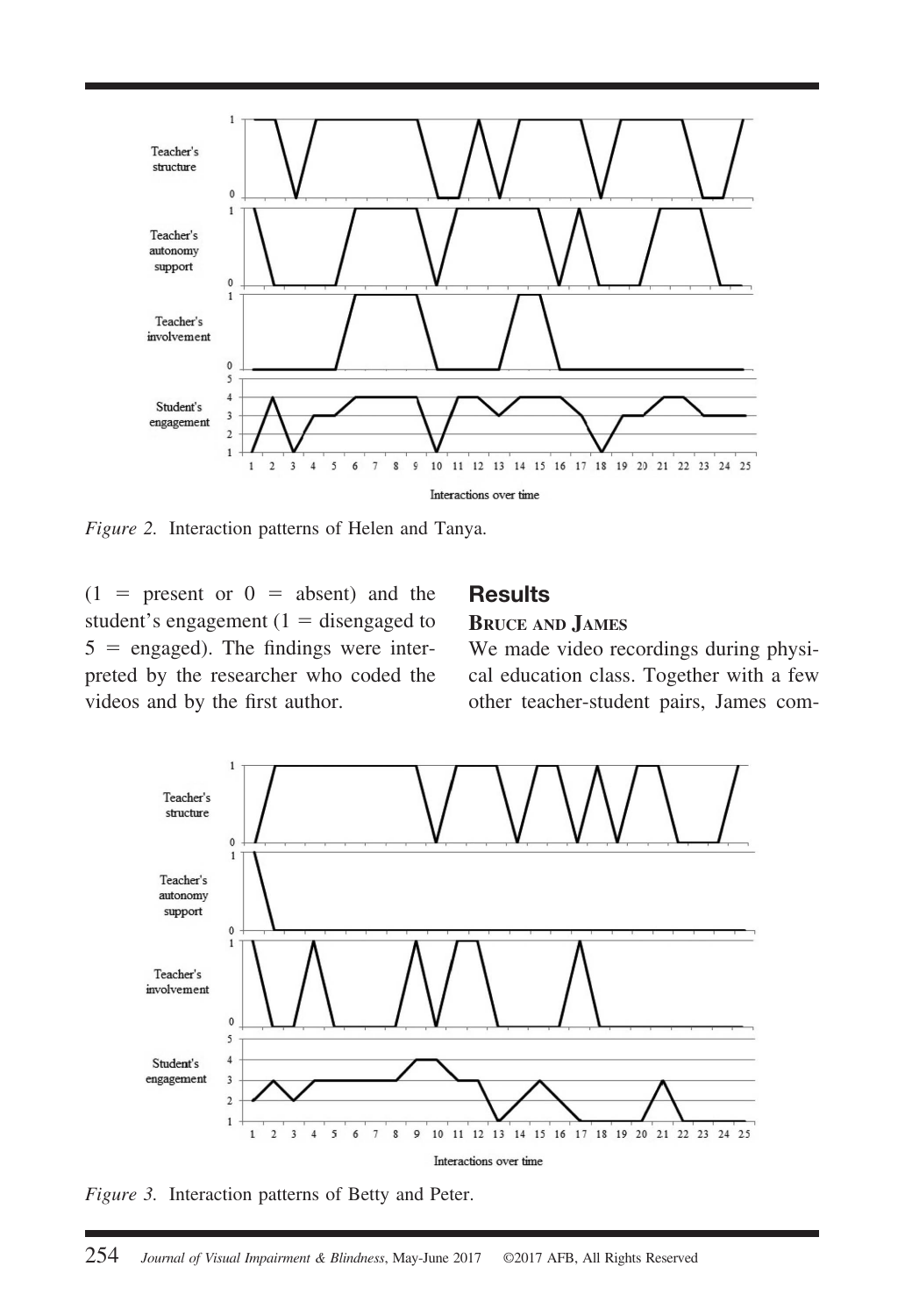

*Figure 4.* Interaction patterns of Rachel and Diane.

pleted a parkour course full of obstacles, assisted by Bruce, his teacher.

#### *Teacher's provision of structure*

Bruce provided continuous structure until interaction 15 (see Figure 1). He clearly and playfully explained what he expected from James, encouraged James, and gave feedback. From interactions 15 to 25, Bruce's provision of structure declined, rose, and declined again. Those declines were followed by a decline in James' engagement.

#### *Teacher's autonomy support*

Although James was able to follow the track almost independently, he had to follow it in a prescribed order without the possibility of providing any input. During interactions 20 and 24, Bruce provided autonomy support and James' engagement rose from disengaged to engaged.

#### *Teacher's involvement*

Bruce exhibited optimal involvement: he was patient, responsive, and attentive. The one time he did not pay attention to James, we observed a small decline in James' engagement.

#### *Student's engagement*

James was engaged most of the time, except for when he had to wait for another student. The first times he had to wait (interactions 1–9) did not influence his engagement, but he became increasingly frustrated.

#### **HELEN AND TANYA**

Helen and Tanya worked together on a computer with a sign language dictionary program. One of them chose 10 words; Helen, the teacher, then wrote each word on paper and entered them into the program. The words were then demonstrated in a video with a person who signed the words.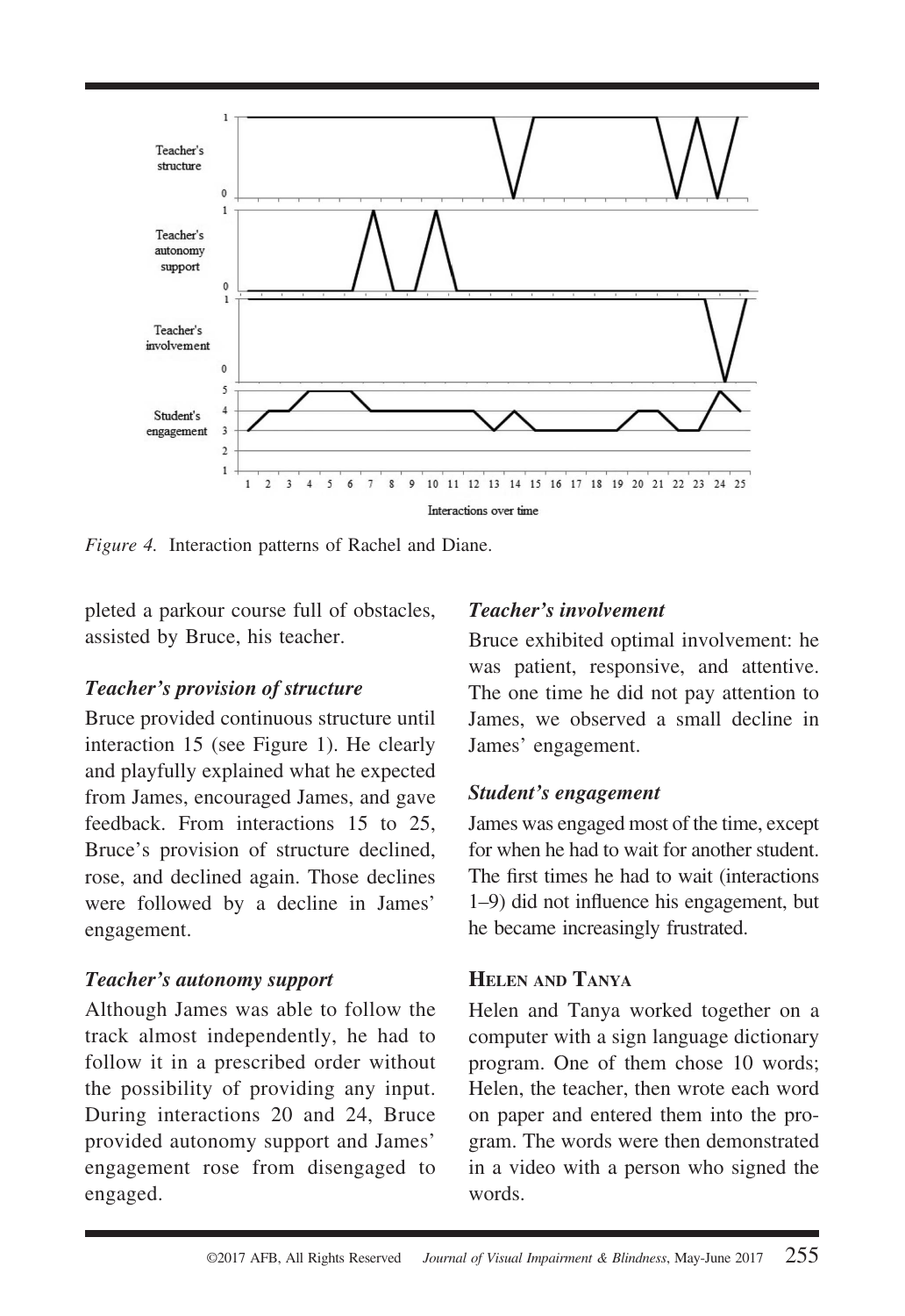#### *Teacher's provision of structure*

A decline in Helen's provision of structure was mostly caused by too-sudden transitions, such as introducing a new word before finishing discussion of the previous word. A decline in structure always coincided with a decline in Tanya's engagement (see Figure 2). However, a decline in autonomy support appeared to mitigate the lack of structure.

#### *Teacher's autonomy support*

In general, Tanya's engagement level was high when Helen provided autonomy support. This support was provided by letting Tanya choose the words or by linking a word to Tanya's interests. The three declines in engagement were accompanied by a lack of autonomy support.

#### *Teacher's involvement*

When Helen showed involvement, Tanya's engagement level was high. However, low levels of involvement were followed by a decline in engagement. This situation could occur when Helen did not show affection or express attunement. These declines were significant when accompanied by a lack of structure.

#### *Student's engagement*

Tanya was engaged most of the time, although sometimes she was distracted. This seemed to occur when Helen chose the word. Tanya was most engaged when the lesson content was adapted to her interests and she could provide input.

#### **BETTY AND PETER**

Peter had to move plastic rings from one bucket to another. The buckets stood a few meters apart against the wall in the hallway and Peter had to walk back and forth alongside the wall. Betty, his teacher, usually stood behind him.

### *Teacher's provision of structure*

Figure 3 shows that, in general, Betty provided structure and Peter was engaged until interaction 9. Thereafter, they both showed more fluctuations. Although Betty provided directions and expressed feedback and encouragement, Peter did not seem to receive her communications since Betty was standing behind him.

#### *Teacher's autonomy support*

Betty provided autonomy support once. In this activity there was little room for Peter to take initiatives; he only had a small amount of time to look around at the beginning. Betty insisted that Peter finish the activity, even when he complained, struggled, or sat down.

#### *Teacher's involvement*

At the beginning of the activity, Betty was involved only now and then; at the end, she was uninvolved. Peter sometimes responded to Betty's lack of involvement with a decline in engagement. The lack of structure seemed to strengthen this effect. Moreover, when Peter exhibited good on-task behavior, Betty showed affection. When Peter's behavior was not effectively enacted, Betty tended to be more directive.

#### *Student's engagement*

At first, Peter did exactly what was asked of him. After Betty told him the activity was almost finished, he sped up to finish it. When she introduced a new activity, Peter became less engaged and more frustrated, and exhibited more stereotypical behavior.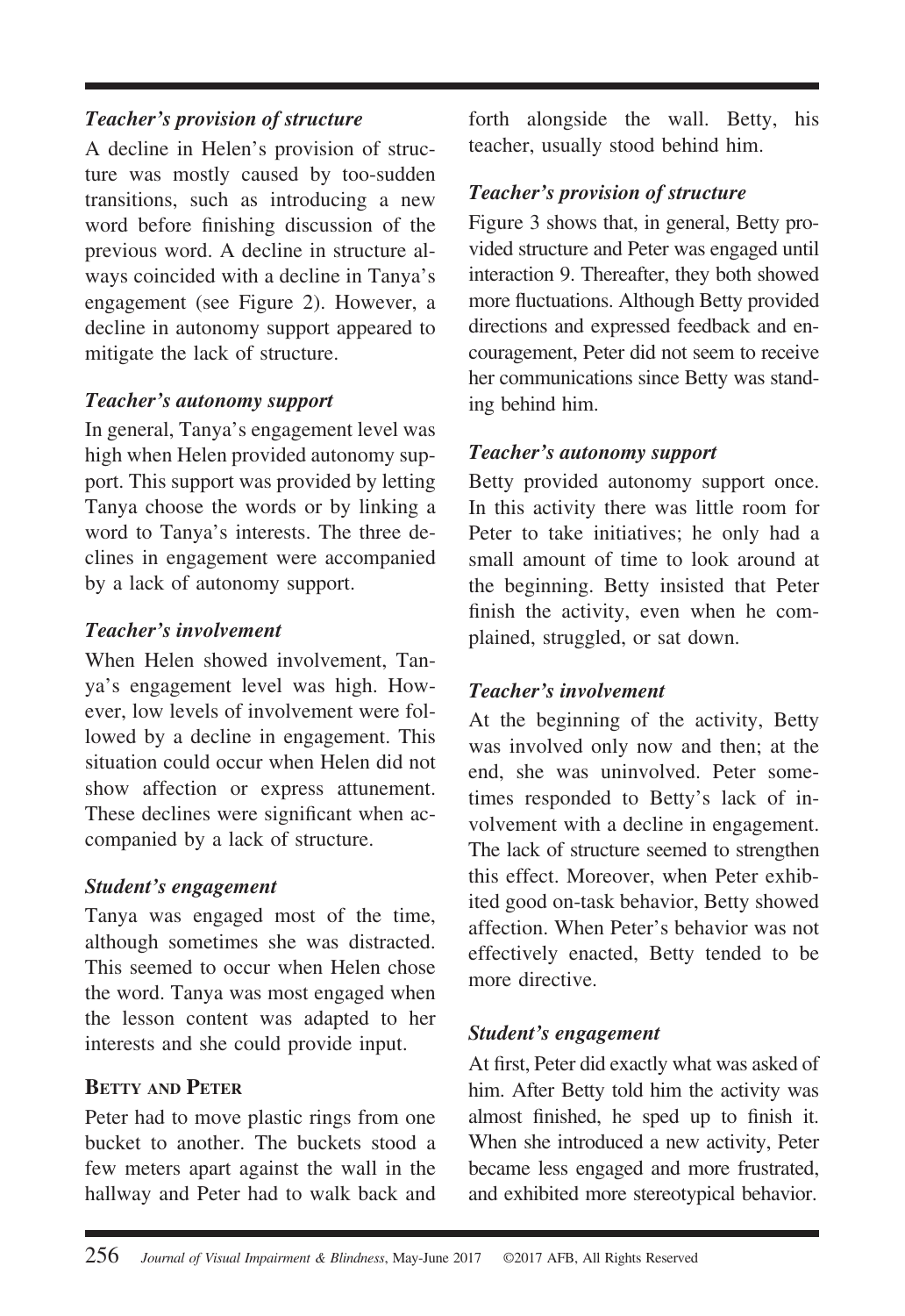#### **RACHEL AND DIANE**

Diane was learning to identify and spell the names of colors. Rachel, her teacher, used different tools, such as a card with the colors and their names, as well as the environment.

#### *Teacher's provision of structure*

Overall, Rachel provided a lot of structure: she was very active, talked and moved a lot, and used many different materials. When Rachel did not provide structure, by giving overly vague or unclear directions, Diane's engagement level still remained high.

#### *Teacher's autonomy support*

Rachel asked a question and Diane answered, leaving little room for independent initiatives. Rachel did most of the work and was more active. Nevertheless, Diane stayed engaged.

#### *Teacher's involvement*

Rachel's involvement was almost continuously high. She paid attention to Diane, created a friendly atmosphere, and made Diane laugh.

#### *Student's engagement*

Diane clearly stayed engaged, although she was generally not very expressive. She closely observed Rachel, answered questions, and laughed at jokes.

#### **OVERALL PATTERNS**

A comparison of dimensions of needsupportive behaviors and their effect on students' engagement provided a number of insights. First, not all needs were supported to the same extent. Teachers expressed more support for structure and involvement than for autonomy. Second,

need support can be relatively stable or fluctuate over time. Third, there seemed to be a hierarchy of need support: a lack of structure seemed to have the most negative effect on student engagement. Fourth, there seemed to be connections between needs. The presence or absence of support of one need could have been strengthened or compensated for by the presence or absence of another. Fifth, the presence or absence of need support appeared to affect student engagement.

### **Discussion**

In general, teachers provided more structure and involvement than autonomy support. Previous research (Reeve et al., 2004) also found a lack of autonomy support, indicating that teachers often use more controlling than autonomysupportive strategies. Reeve (2009) provided reasons why teachers adopt this controlling style, even when it is associated with negative student functioning. For instance, some teachers believe that controlling motivating strategies are more effective than autonomy-supportive ones.

We also found a possible hierarchy in the influence of the different types of need provision on student engagement. Structure seems to be most influential, followed by involvement and autonomy support. According to Deci and Ryan (2000), autonomy and competence are the most powerful influences on intrinsic motivation, since people often engage in intrinsically motivated behavior in isolation.

However, relatedness is assumed to play a more important role when educating students with deafblindness. According to Janssen et al. (2002), harmonious interactions are the foundation for learning,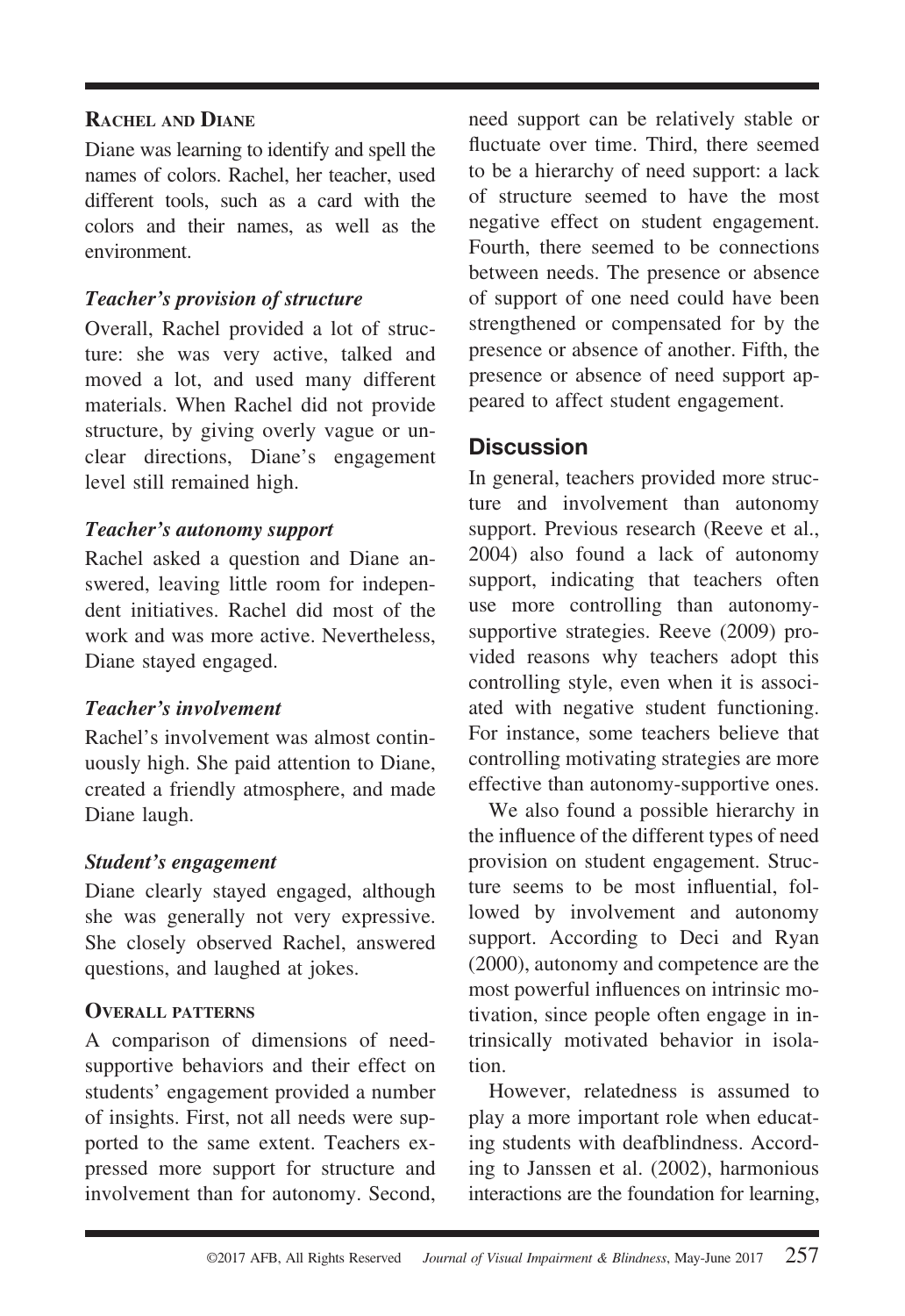communication, well-being, and quality of life for these students. Therefore, we think that it is crucial to support students' need for relatedness by showing involvement in this setting.

Another important finding involves possible interconnections between types of need support. The presence or absence of support of one need may be strengthened or compensated for by the presence or absence of another. Previous studies (for instance, Sierens, Vansteenkiste, Goossens, Soenens, & Dochy, 2009; Trouilloud, Sarrazin, Bressoux, & Bois, 2006) have addressed possible connections between needs. More research is needed to unravel these linkages and to look for differences between students with and without impairments.

#### **IMPLICATIONS FOR PRACTITIONERS**

The results have valuable practical implications for teachers of students with congenital deafblindness. Provision of structure seemed to have the largest effect on student engagement. Teachers can positively influence engagement by communicating clear expectations, providing support and directions when needed, being available to answer questions, and giving feedback. It also appears that by providing involvement, teachers can prevent or change a student's decline in engagement.

In our observations, autonomy support was the least present of the three needs. We did, however, notice that autonomy support positively affected engagement. When teachers offered opportunities to explore and broaden students' worlds and capabilities, even in small ways, the students became more engaged. Therefore, teachers need to explore their students'

interests and devise how different learning materials, lesson content, or approaches influence their engagement, which is an important starting point for developing instruction for students with intensive support needs.

First, it is important to provide structure and clarify goals. Students need to know what is expected from them and what they need to do to attain the goal. Tanya, for instance, knew they were going to pick 10 words, because the teacher wrote the number at the start of the lesson. Peter, on the other hand, had no idea how many rings he had to bring back and forth and he was unpleasantly surprised when a bucket of balls was added after he finished the rings. This lack of structure could have diminished his feeling of competence, because he did not know what to expect. If a student completes some of the task and then complains or refuses to continue (like Peter), the teacher could offer a choice (through representative objects) of continuing the activity or changing to another.

Second, goals should be realistic. Goals that are too difficult or too easy are very demotivating. We found that teachers sometimes set too-easy goals for their students, who might be more motivated by a greater challenge.

Third, goals should be meaningful and adapted to the student's interest. The tasks selected for James, Tanya, and Diana appeared to be meaningful. However, Peter's task did not seem very meaningful, so it is unsurprising that he showed less engagement. This is where offering a choice would have been helpful; doing so would contribute to engagement and foster autonomy.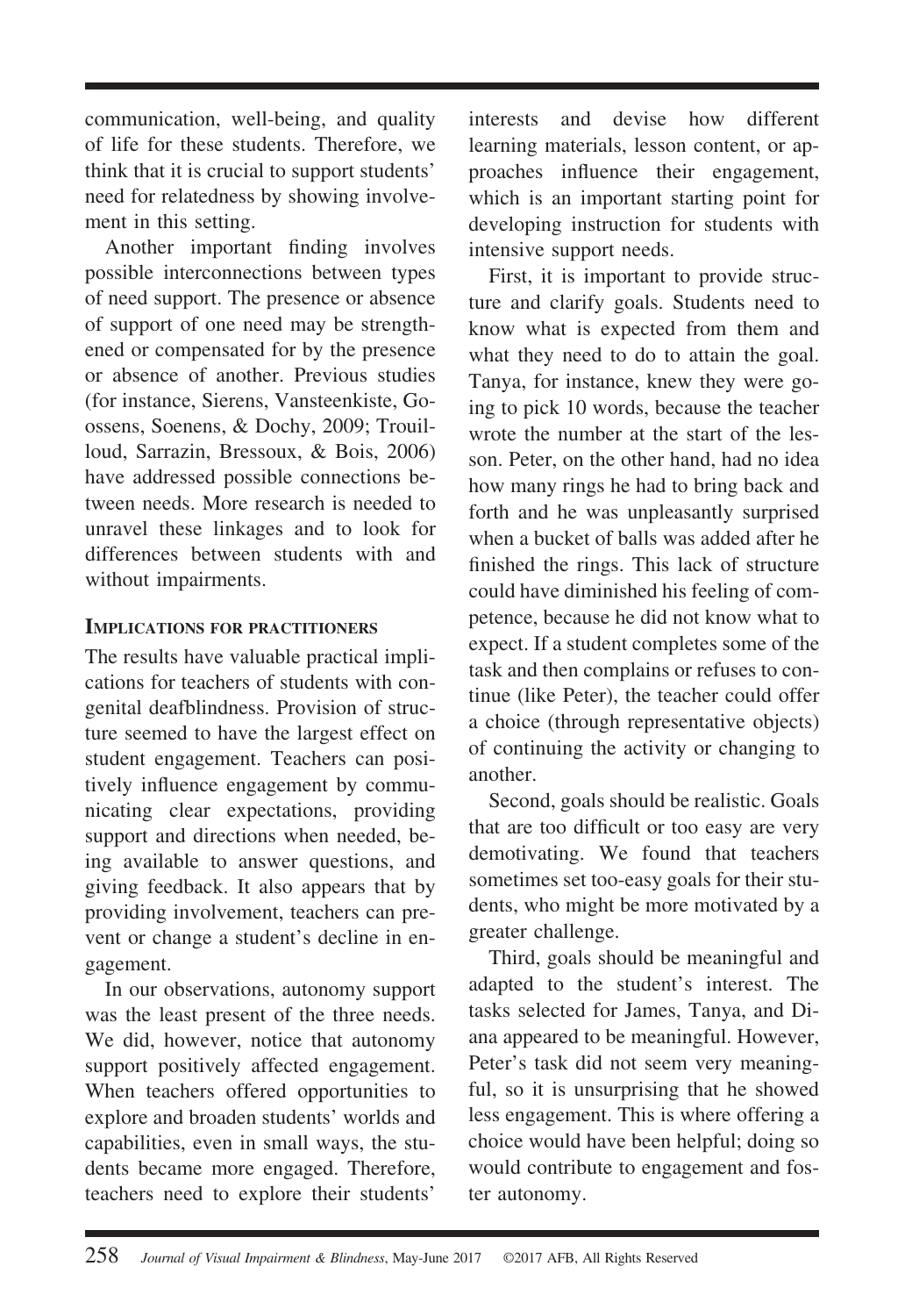These results stress the essential role of student preferences, interests, and opportunities to make choices. They contribute to self-determination by motivating participation, autonomy, and learning.

#### **STUDY LIMITATIONS AND RECOMMENDATIONS FOR FUTURE RESEARCH**

In coding each interaction, we noted whether the three dimensions of teachers' need-supportive behavior were present. However, each dimension included different components, which future research could code separately to gain additional information about their specific influences. In addition, the results indicate that needs are interconnected. Future research could further crystallize their roles, effects, and the possible interplay between them.

Finally, it would be interesting to compare need-supportive teaching in different educational settings. All the students in this study attended a special school for children with deafblindness. Their teachers were highly trained and had years of experience teaching students with congenital deafblindness. However, teachers in mainstream schools or schools for only deaf or only blind students might not have the knowledge and experience to teach these students. Therefore, it might be valuable to study teacher-student interactions in those contexts.

By conducting this in-depth explorative study, we gained insights into how the behavior of teachers can contribute to the motivation and engagement of students. Our findings indicate that students with congenital deafblindness need teachers who are able to create a need-supportive environment that will catch and hold them in a learning activity.

#### **References**

- Barlow, D. H., Nock, M. K., & Hersen, M. (2009). *Single case experimental designs: Strategies for studying behavior change* (3rd ed.). Boston, MA: Allyn & Bacon.
- Chen, D., & Haney, M. (1995). An early intervention model for infants who are deaf-blind. *Journal of Visual Impairment & Blindness, 89*(3), 213–221.
- Csikszentmihalyi, M. (1990). *Flow: The psychology of optimal experience.* New York: Harper and Row.
- Deci, E. L., Hodges, R., Pierson, L., & Tomassone, J. (1992). Autonomy and competence as motivational factors in students with learning disabilities and emotional handicaps. *Journal of Learning Disabilities, 25*(7), 457– 471. doi:10.1177/00222 1949202500706
- Deci, E. L., & Ryan, R. M. (2000). The 'what' and 'why' of goal pursuits: Human needs and the self-determination of behavior. *Psychological Inquiry, 11*(4), 227–268. doi:10.1207/S15327965PLI1104\_01
- Hartmann, D. P. (1984). Assessment strategies. In D. H. Barlow & M. Hersen (Eds.), *Single case research designs* (pp. 107– 139). New York, NY: Pergamon Press.
- Hersch, M. (2013). Deafblind people, communication, independence, and isolation. *Journal of Deaf Studies and Deaf Education, 18*(4), 446–463. doi:10.1093/deafed/ ent022
- Jang, H., Reeve, J., & Deci, E. L. (2010). Engaging students in learning activities: It is not autonomy support or structure but autonomy support and structure. *Journal of Educational Psychology, 102*(3), 588– 600. doi:10.1037/a0019682
- Janssen, M. J., Riksen-Walraven, J., & Van Dijk, J. P. M. (2002). Enhancing the quality of interaction between deafblind children and their educators. *Journal of Developmental and Physical Disabilities, 14*(1), 87–109. doi:10.1023/A:1013583312920
- Landis, J. R., & Koch, G. G. (1977). The measurement of observer agreement for categorical data. *Biometrics, 33*(1), 159– 174. doi:10.2307/2529310